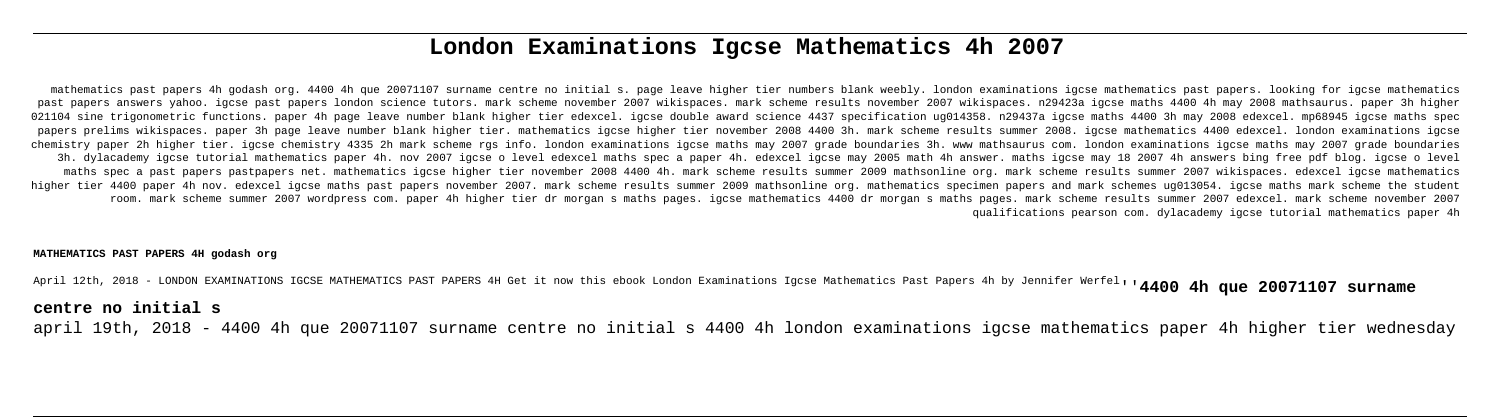7 november 2007'

'**Page Leave Higher Tier Numbers Blank Weebly April 22nd, 2018 - London Examinations IGCSE IGCSE Mathematics 4400 Mark Schemes For May 2004 Examination Session Paper 3H Higher Tier 2 No** Working Answer Mark Notes 1 69 100 2<sup>'</sup>'London Examinations Igcse Mathematics Past Papers

May 5th, 2018 - Read And Download London Examinations Igcse Mathematics EDEXCEL IGCSE MATHS 2013 PAPER 4H 09 04 15 49 POINT 2007 MANUAL EDEXCEL GCSE MATHEMATICS' '**looking for igcse mathematics past papers answers yahoo**

april 20th, 2018 - the front of the paper says 4400 4h london examinations igcse mathematics paper 4h higher tier friday 13 may 2005 morning time 2 hours'

'**IGCSE Past Papers London Science Tutors**

**April 29th, 2018 - IGCSE Past Papers London Science Tutors is the leading provider of tuition to students of Chemistry Physics Biology and Maths**'

'**mark scheme november 2007 wikispaces**

may 2nd, 2018 - mark scheme november 2007 gcse gcse mathematics 2544 edexcel limited registered in england and wales no 4496750 registered office one90 high holborn london wc1v 7bh'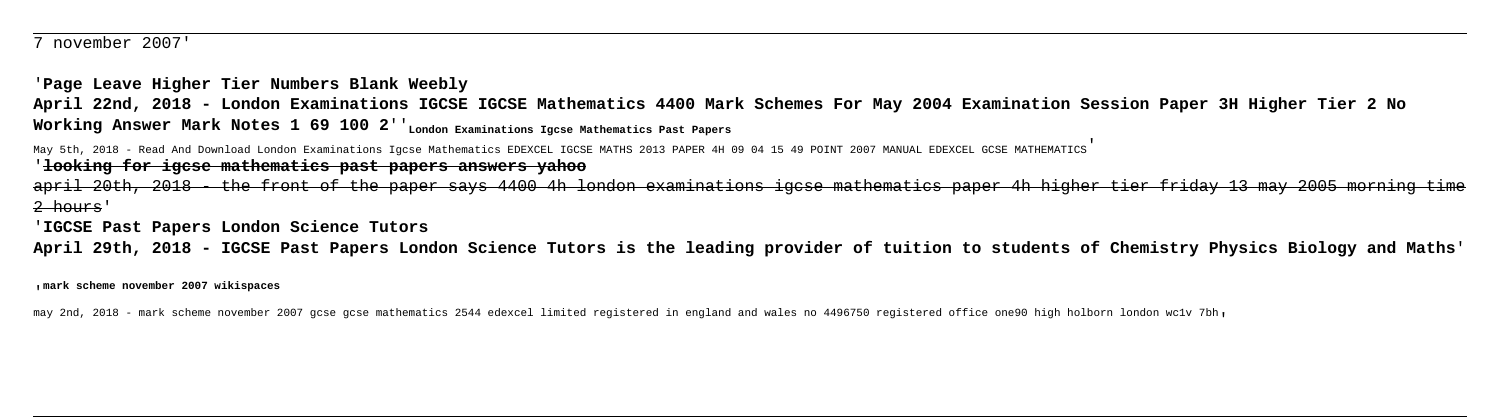# '**Mark Scheme Results November 2007 Wikispaces**

**April 27th, 2018 - Mark Scheme Results November 2007 IGCSE IGCSE Mathematics 4400 4H Edexcel Limited Registered in England and Wales No 4496750 Registered Office One90 High Holborn London WC1V 7BH**' '**n29423a igcse maths 4400 4h may 2008 mathsaurus** april 24th, 2018 - 4400 4h london examinations igcse mathematics paper 4h higher tier tuesday 20 may 2008 â€" afternoon time 2 hours 8 22 2007 2 21 10 pm''**paper 3h higher 021104 sine trigonometric functions** april 29th, 2018 - london examinations igcse documents similar to paper 3h higher 021104 cie igcse winter 2007 mathematics papers 0580 w07 qp 2'

'**Paper 4H Page Leave Number Blank Higher Tier Edexcel** May 1st, 2018 - 4400 4H London Examinations IGCSE Mathematics Paper 4H Higher Tier Friday 18 May 2007 â€<sup>w</sup> Afternoon Time 2 hours Materials **required for examination Items**''**IGCSE Double Award Science 4437 specification UG014358** April 15th, 2018 - For examination in May and November 2006 2007 2008 The London Examinations IGCSE in Double Award Science is designed as 4 Examination Paper 4H Biology''**N29437A IGCSE Maths 4400 3H May 2008 Edexcel** April 29th, 2018 - 4400 3H London Examinations IGCSE Mathematics Paper 3H IGCSE MATHEMATICS 4400 7 2 2007 10 34 42 AM'

- 
- 

- 
-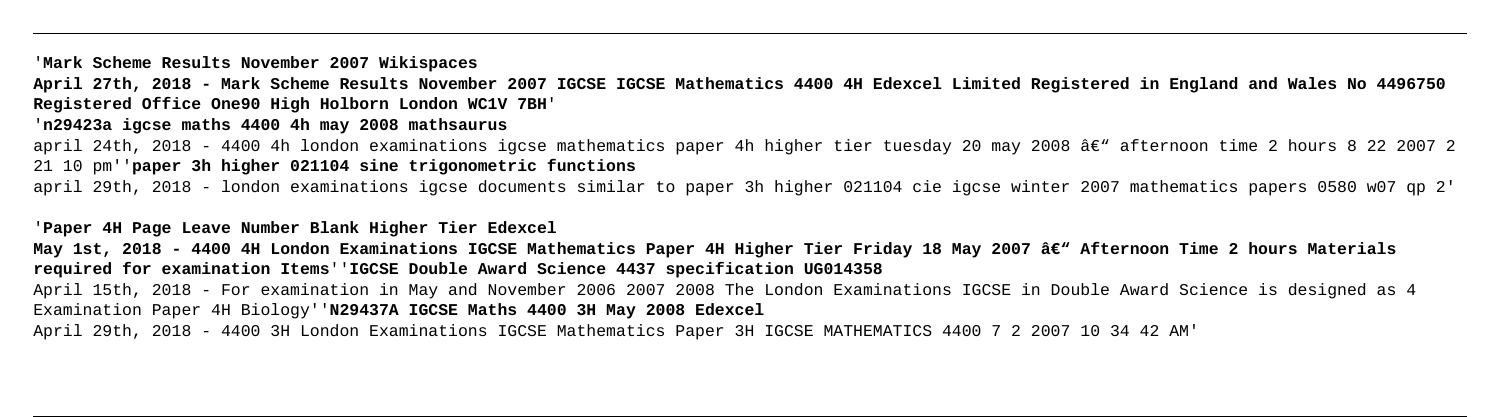# '**mp68945 igcse maths spec papers prelims wikispaces**

april 6th, 2018 - igcse london examinations igcse mathematics 4400 first examination may 2004 july 2003 issue 1 specimen papers and mark schemes specimen paper 4h higher tier 53'

April 26th, 2018 - ©2007 Edexcel Limited Printer's Log No N25799A W850 R4400 57570 4 4 6 3 10 400 Paper Reference s 4400 3H London Examinations IGCSE Mathematics Paper 3H Higher Tier'

# '**Paper 3H Page Leave Number Blank Higher Tier**

'**Mathematics IGCSE Higher Tier November 2008 4400 3H**

May 1st, 2018 - Mathematics IGCSE Higher Tier November 2008 4400 3H Paper 3H www chattertontuition co uk 0775 950 1629 Page 1'

### '**Mark Scheme Results Summer 2008**

April 21st, 2018 - Mark Scheme Results Summer 2008 IGCSE IGCSE Mathematics 4400 Paper 4H Edexcel Limited Registered in England and Wales No 4496750 Registered Office One90 High Holborn London WClV 7BH,

'**IGCSE Mathematics 4400 Edexcel**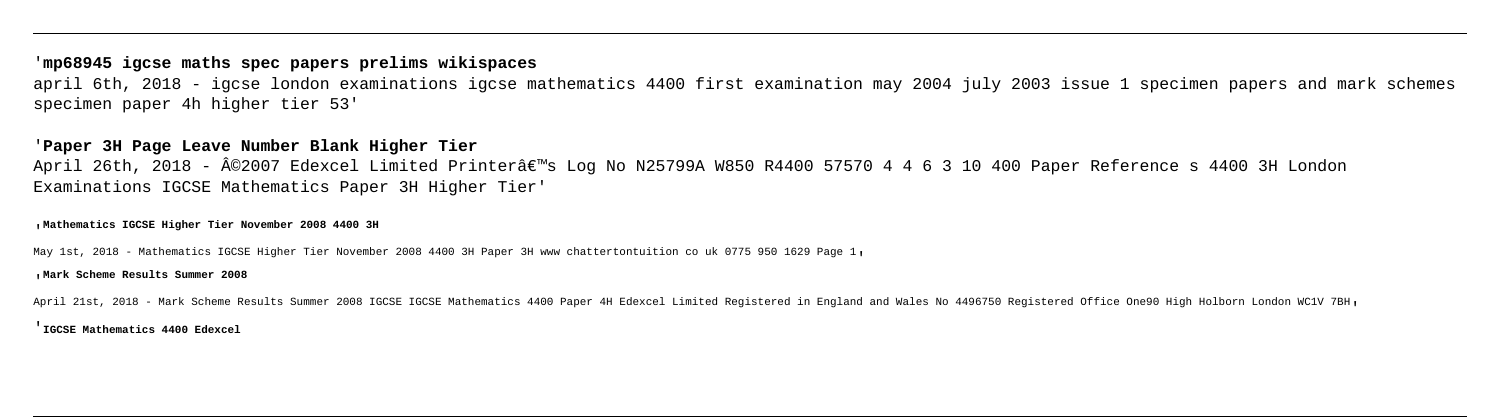April 21st, 2018 - the University of London Examinations and past practice and This Edexcel IGCSE in Mathematics requires students to demonstrate application' '**London Examinations Igcse Chemistry Paper 2h Higher Tier**

April 11th, 2018 - Free PDF ebooks user s quide manuals sheets about London examinations igcse chemistry paper 2h higher tier 2007 november mark scheme ready for download<sup>'</sup>''' IGCSE CHEMISTRY 4335 2H MARK SCHEME RGS Info

May 2nd, 2018 - IGCSE CHEMISTRY 4335 2H MARK SCHEME Ouestion Mark 4H 10 Allow H 10C 4 1 18 4335 IGCSE Chemistry Summer 2009 3 e ii M1 isomers 1 Ouestion Mark Acceptable,

#### '**London Examinations Igcse Maths May 2007 Grade Boundaries 3h**

May 4th, 2018 - Read Now London Examinations Igcse Maths May 2007 Grade Boundaries 3h Free Ebooks In PDF Format CHAPTER 9 FINITE STATE MACHINE OPTIMIZATION CIMA C1 EXAM QUESTIONS AND ANSWER''**WWW MATHSAURUS COM**

# APRIL 30TH, 2018 - 301 MOVED PERMANENTLY NGINX'

#### '**London Examinations Igcse Maths May 2007 Grade Boundaries 3h**

May 6th, 2018 - London Examinations Igcse Maths May 2007 Grade Boundaries 3h London Examinations Igcse Maths May 2007 Grade Boundaries 3h Title Ebooks London Examinations Igcse'

### '**dylacademy igcse tutorial mathematics paper 4h**

march 5th, 2018 - part 2 tutorial for paper 4h from november 2007 question 11 igcse tutorial mathematics paper 4h november 2007 solving complete past maths exam''**Nov 2007 IGCSE O Level Edexcel Maths**

## **Spec A Paper 4H**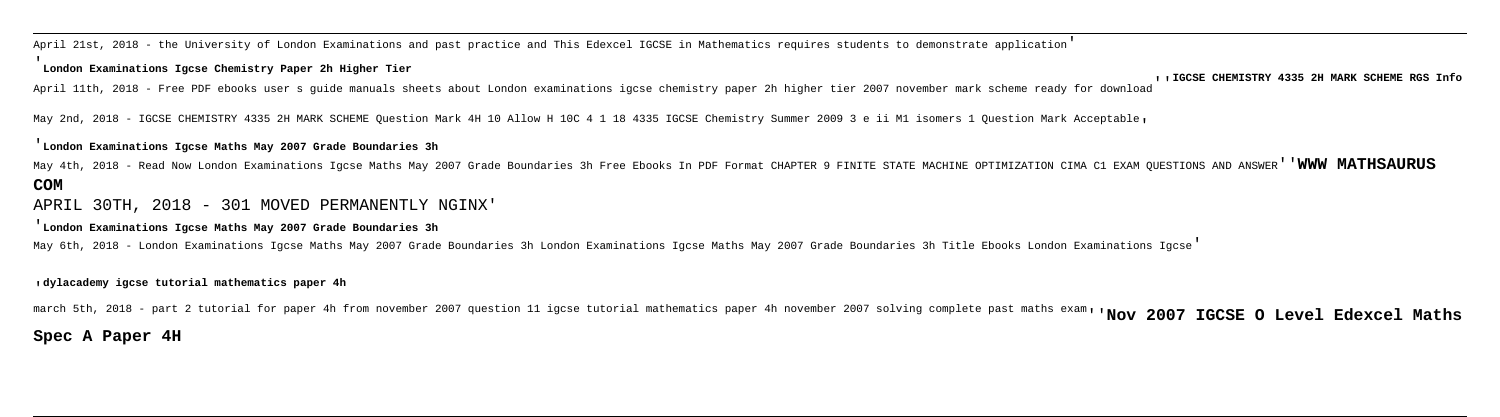**April 20th, 2018 - IGCSE Edexcel Maths Spec A November 2007 Paper 4H Question paper**'

'**edexcel igcse may 2005 math 4h answer april 25th, 2018 - edexcel igcse may 2005 math 4h answer pdf 2006 2007 november 2003 4400 4h london examinations igcse mathematics**' '**MATHS IGCSE MAY 18 2007 4H ANSWERS BING FREE PDF BLOG** APRIL 23RD, 2018 - MATHS IGCSE MAY 18 2007 4H ANSWERS PDF DOWNLOAD 4400 4H LONDON EXAMINATIONS IGCSE MATHEMATICS PAPER 4H WRITE YOUR ANSWERS IN THE SPACES PROVIDED''**IGCSE O Level Maths Spec A Past papers PASTPAPERS NET April 30th, 2018 - All International IGCSE O Level Maths Spec A Edexcel Cambridge Past question papers and Markschemes**''**MATHEMATICS IGCSE HIGHER TIER NOVEMBER 2008 4400 4H** APRIL 26TH, 2018 - MATHEMATICS IGCSE HIGHER TIER NOVEMBER 2008 4400 4H PAPER 4H WWW CHATTERTONTUITION CO UK 0775 950 1629 PAGE 1''**Mark Scheme Results Summer 2009 mathsonline org** May 2nd, 2018 - Mark Scheme Results Summer 2009 IGCSE IGCSE Mathematics 4400 Paper 3H Edexcel Limited Registered in England and Wales No 4496750 Registered Office One90 High Holborn London WC1V 7BH' '**Mark Scheme Results Summer 2007 Wikispaces**

**April 2nd, 2018 - Mark Scheme Results Summer 2007 IGCSE IGCSE Mathematics 4400 3H Edexcel Limited Registered in England and Wales No 4496750**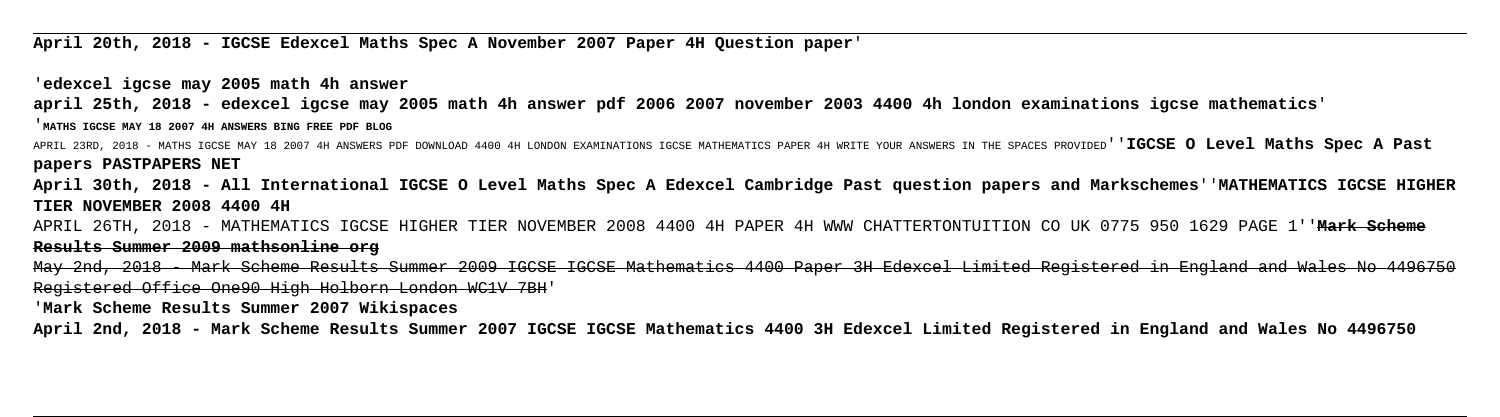**Registered Office One90 High Holborn London WC1V 7BH**''**Edexcel IGCSE Mathematics Higher Tier 4400 Paper 4H Nov** April 30th, 2018 - Join in on the conversation about Edexcel IGCSE Mathematics Higher Tier 4400 Paper 4H Nov 2010 Answers on the TSR community forums''**EDEXCEL IGCSE MATHS PAST PAPERS NOVEMBER 2007**

APRIL 29TH, 2018 - EXAM PAST PAPERS FOR THE 2008 4 H 36446 EDEXCEL EDEXCEL IGCSE MATHS PAST PAPERS CGP GCSE EDEXCEL INTERNATIONAL LONDON IGCSE 3H MAY 2007 MATHEMATICS MARK'

'**Mark Scheme Results Summer 2009 Mathsonline Org**

April 28th, 2018 - Mark Scheme Results Summer 2009 IGCSE IGCSE Mathematics 4400 Paper 4H Edexcel Limited Registered In England And Wales No 4496750 Registered Office One90 High Holborn London WClV 7BH.

### '**MATHEMATICS SPECIMEN PAPERS AND MARK SCHEMES UG013054**

APRIL 30TH, 2018 - 4400 4H LONDON EXAMINATIONS IGCSE MATHEMATICS DOCUMENTS SIMILAR TO MATHEMATICS SPECIMEN PAPERS AND MARK SCHEMES PRIMARY ACHIEVEMENT TEST JUNE 2007 PAPER 1'

### '**igcse maths mark scheme the student room**

may 1st, 2018 - hi does anyone have a link for the mark scheme for igcse maths 4400 4h paper 4h higher tier gcse maths exam of london mathematics with study'

### '**Mark Scheme Summer 2007 WordPress com**

May 1st, 2018 - Mark Scheme Summer 2007 IGCSE IGCSE Mathematics One90 High Holborn London WC1V 7BH 2 4400 4H 33 â $\epsilon$ " 40 4 5''Paper 4H Higher Tier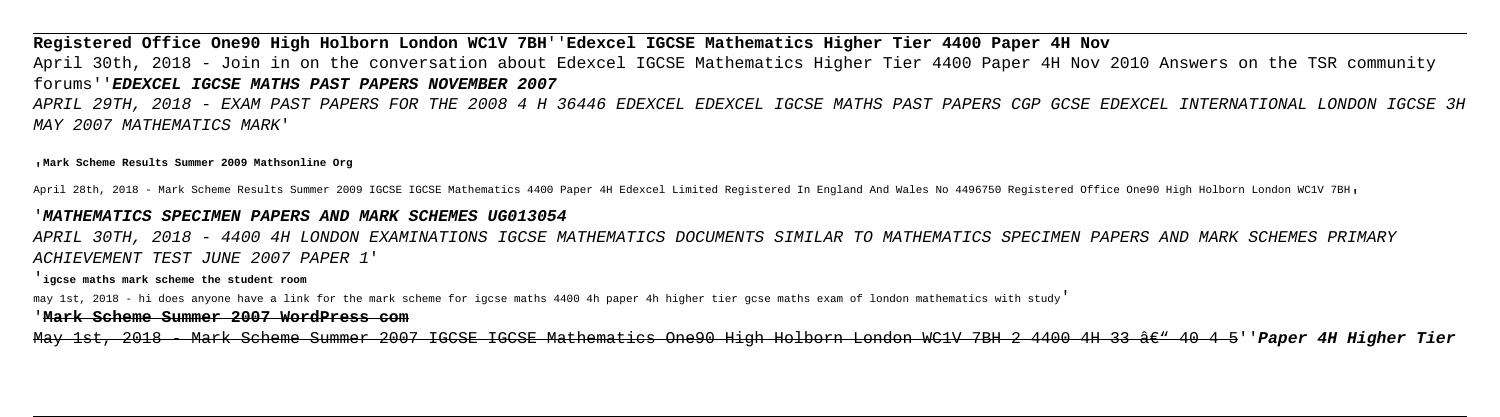# **Dr Morgan S Maths Pages**

May 1st, 2018 - London Examinations IGCSE IGCSE Mathematics 4400 Mark Schemes For May 2004 Examination Session Paper 4H Higher Tier 2 No Working Answer Mark Notes 1 3 8''**IGCSE Mathematics 4400 Dr Morgan s Maths Pages**

April 28th, 2018 - Mark Scheme with Examiners' Report IGCSE Mathematics 4400 London Examinations June 2004 delivered locally recognised globally Mark Scheme with Examiners' Report'

### '**Mark Scheme Results Summer 2007 Edexcel**

April 29th, 2018 - Mark Scheme Results Summer 2007 IGCSE IGCSE Mathematics 4400 4H Edexcel Limited Registered in England and Wales No 4496750 Registered Office One90 High Holborn London WC1V 7BH' '**MARK SCHEME NOVEMBER 2007 QUALIFICATIONS PEARSON COM**

APRIL 27TH, 2018 - MARK SCHEME NOVEMBER 2007 IGCSE IGCSE ENGLISH AS A SECOND ONE90 HIGH HOLBORN LONDON WC1V 7BH ENGLISH AND MATHS ENGLISH AND MATH ENGLISH MATHS'

# '**DylAcademy IGCSE Tutorial Mathematics Paper 4H**

April 19th, 2018 - Part 1 tutorial for Paper 3H from November 2007 Solving complete Past Maths Exam Edexcel IGCSE Mathematics November 2009 4H solutions'